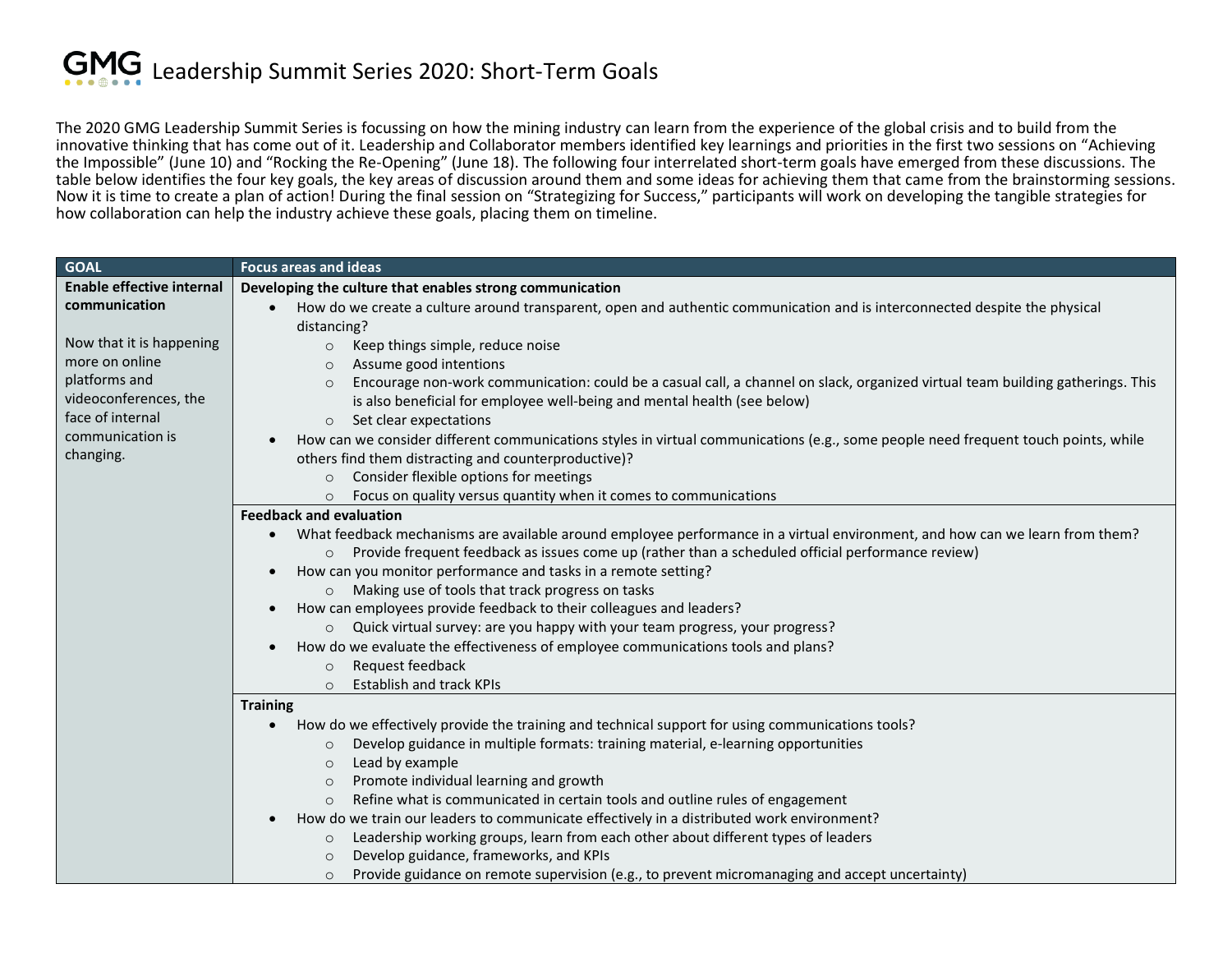## Leadership Summit Series 2020: Short-Term Goals

| <b>Prioritize well-being and</b> | <b>Work-life balance</b>                                                                                                                      |
|----------------------------------|-----------------------------------------------------------------------------------------------------------------------------------------------|
| mental health                    | How to preserve a healthy culture around work/life balance?                                                                                   |
|                                  | o Respect working hours, create policies and boundaries around appropriate contact hours and meeting times                                    |
| Remote work and the              | Awareness of time zone differences in global companies<br>$\circ$                                                                             |
| stresses of the pandemic         | Build the culture around trust<br>$\circ$                                                                                                     |
| are shining a light on the       | Demonstrate that you care about people and not just about results<br>$\circ$                                                                  |
| importance of putting            | Allow people to be themselves (e.g. respect that pets and family may be around for calls)<br>$\circ$                                          |
| the person first.                | Permit people to block out time for non-work parts of life<br>$\circ$                                                                         |
|                                  | Leverage time management tools<br>$\circ$                                                                                                     |
|                                  | Focus on outcome-based objectives and less on time<br>$\circ$                                                                                 |
|                                  | How to manage employees while everyone's personal life is being affected differently?                                                         |
|                                  | Take time to learn about the people around you and get to know them, check in frequently one-on-one about how they're doing<br>$\circ$        |
|                                  | Leading by example by embracing vulnerability as a strength<br>$\circ$                                                                        |
|                                  | Be proactive about providing support to those who need it based on their individual needs (whether that is providing better<br>$\circ$        |
|                                  | tools, being more flexible, etc.)                                                                                                             |
|                                  | Realize that, depending on the situation, working from home may be beneficial for some people's mental health while it might<br>$\circ$       |
|                                  | be harmful to others, and consider how re-opening can support flexibility so that everyone can work in the best way for them                  |
|                                  | How do we promote family-friendly rosters while also limiting travel to protect local communities?                                            |
|                                  | o Job sharing, work schedule flexibility                                                                                                      |
|                                  |                                                                                                                                               |
|                                  | <b>Mental health</b>                                                                                                                          |
|                                  | How do we prevent stress and protect workers' mental health and help employees adapt to the change?<br>$\bullet$                              |
|                                  | Reconsider FIFO schedules where possible<br>$\circ$                                                                                           |
|                                  | Support good health habits around sleep, eating, exercise (e.g. work-arranged fitness challenges, online yoga)<br>$\circ$                     |
|                                  | Realize that, depending on the situation, working from home may be beneficial for some people's mental health while it might                  |
|                                  | be harmful to others, and consider how re-opening can support flexibility so that everyone can work in the best way for them                  |
|                                  |                                                                                                                                               |
|                                  | <b>Physical health</b>                                                                                                                        |
|                                  | What can be done to protect employees and people in surrounding communities from getting sick if a site is open?<br>$\bullet$                 |
|                                  | Supply people with what they need (correct PPE, food, supplies, onsite health services, etc.) so they don't have to leave the site<br>$\circ$ |
|                                  | <b>Frequent staff health checks</b><br>$\circ$                                                                                                |
|                                  | Focus on health first, prepare for closing the site, if necessary, to prevent an outbreak<br>$\circ$                                          |
|                                  | Controlled transportation to and from sites, isolation if required<br>$\circ$                                                                 |
|                                  | Establish good contact tracing methods<br>$\circ$                                                                                             |
|                                  | Support employees who are in high-risk categories<br>$\circ$                                                                                  |
|                                  | Transparency and openness with information<br>$\circ$                                                                                         |
| <b>Maintain cybersecurity</b>    | Introducing new technology                                                                                                                    |
|                                  | How do we ensure levels of security and confidentiality awareness while encouraging the use of diverse digital platforms?                     |
| Distributed work and             | Proactive and regular education on repercussions                                                                                              |
| rapid technological              | Training on cybersecurity and provide tools (e.g., guidance on identifying phishing attempts)<br>$\circ$                                      |
| evolution introduce new          | How do we address the emerging cyber risks from the deployment of untested technology?<br>$\bullet$                                           |
| cyber risks that need to         | Identify clear cyber use policies<br>$\circ$                                                                                                  |
| be addressed.                    | Set permissions and firewall rules<br>$\circ$                                                                                                 |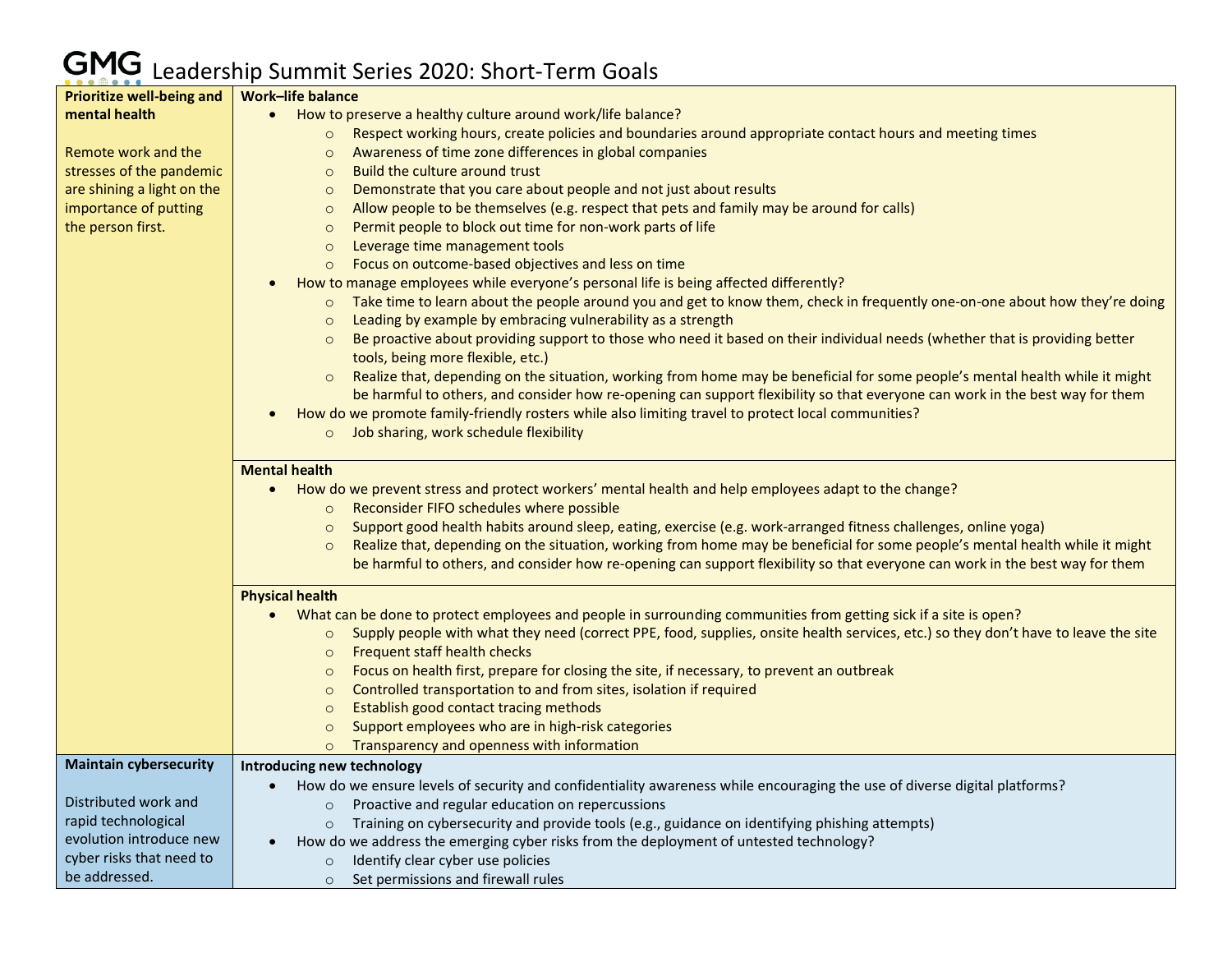## Leadership Summit Series 2020: Short-Term Goals

|                               | o Expand support structures (hire cyber experts)                                                                                                   |
|-------------------------------|----------------------------------------------------------------------------------------------------------------------------------------------------|
|                               | Create separate network zones for unapproved technology<br>$\circ$                                                                                 |
|                               | Securing hardware and software                                                                                                                     |
|                               | How do we secure the hardware and software internally and externally?<br>$\bullet$                                                                 |
|                               | o Ensure hardware is supportable and secure (including hardware such as routers, printers, etc.)                                                   |
|                               | Devices should be equipped with up-to-date operating systems and have push notifications for further update<br>$\circ$                             |
|                               | Establish clear remote operating settings for setting up IT infrastructure and secure networks (see below, this is part of the<br>$\circ$          |
|                               | whole network and infrastructure setup)                                                                                                            |
|                               | Check all devices when returning to work<br>$\circ$                                                                                                |
|                               | Change management                                                                                                                                  |
|                               | How do we identify and focus on security issues during this rapid pace of change?<br>$\bullet$                                                     |
|                               | $\circ$ Cloud storage                                                                                                                              |
|                               | Build off of existing safety culture to create strong security culture (e.g. cybersecurity shares like we do safety shares)<br>$\circ$             |
|                               | Adopt an agile mindset, create clear expectations around change<br>$\circ$                                                                         |
|                               | Adapt existing cybersecurity policies to remote operations<br>$\circ$                                                                              |
| <b>Create structures that</b> | <b>Home office support</b>                                                                                                                         |
| enable remote work            | What can be done to support employees in their home offices, ensuring they have access to the proper resources, technology, and setup              |
|                               | (monitors, internet, desk, chairs, security)?                                                                                                      |
| With the move toward          | o Create an assessment framework for home offices and identify where support is required                                                           |
| remote work, we're            | Restructure employee agreements to include allowance/coverage for home office<br>$\circ$                                                           |
| seeing entirely new ways      | Provide budget or loans for home office setup<br>$\circ$                                                                                           |
| of working emerge.            | Balance standardization and personal preference<br>$\circ$<br>Ergonomics assessment<br>$\circ$                                                     |
|                               |                                                                                                                                                    |
|                               | <b>Network and infrastructure</b>                                                                                                                  |
|                               | How can we provide the necessary infrastructure to support remote work?                                                                            |
|                               | ○ Secure funding for additional infrastructure needs (including home office setup, as identified above)                                            |
|                               | Troubleshooting support<br>$\circ$<br>It may have a higher initial cost but lower sustaining cost                                                  |
|                               | $\circ$<br>How can we enhance network capacity?                                                                                                    |
|                               | How do we work effectively when we cannot ensure stable connectivity?                                                                              |
|                               | How do we make sure everyone gets on the same level of computer experience?                                                                        |
|                               | What will the future connections that staff will require be?                                                                                       |
|                               |                                                                                                                                                    |
|                               | Defining new ways of working                                                                                                                       |
|                               | How do you provide remote assistance in the long term?<br>$\bullet$<br>How do we manage changes in team supervision models with distributed teams? |
|                               | o More democratic leadership styles, driven by technologies and necessity                                                                          |
|                               | How do we define jobs now (e.g. remote locations, flexibility)?                                                                                    |
|                               | What new leadership skills are required?                                                                                                           |
|                               | How do we upskill our workforce remotely?                                                                                                          |